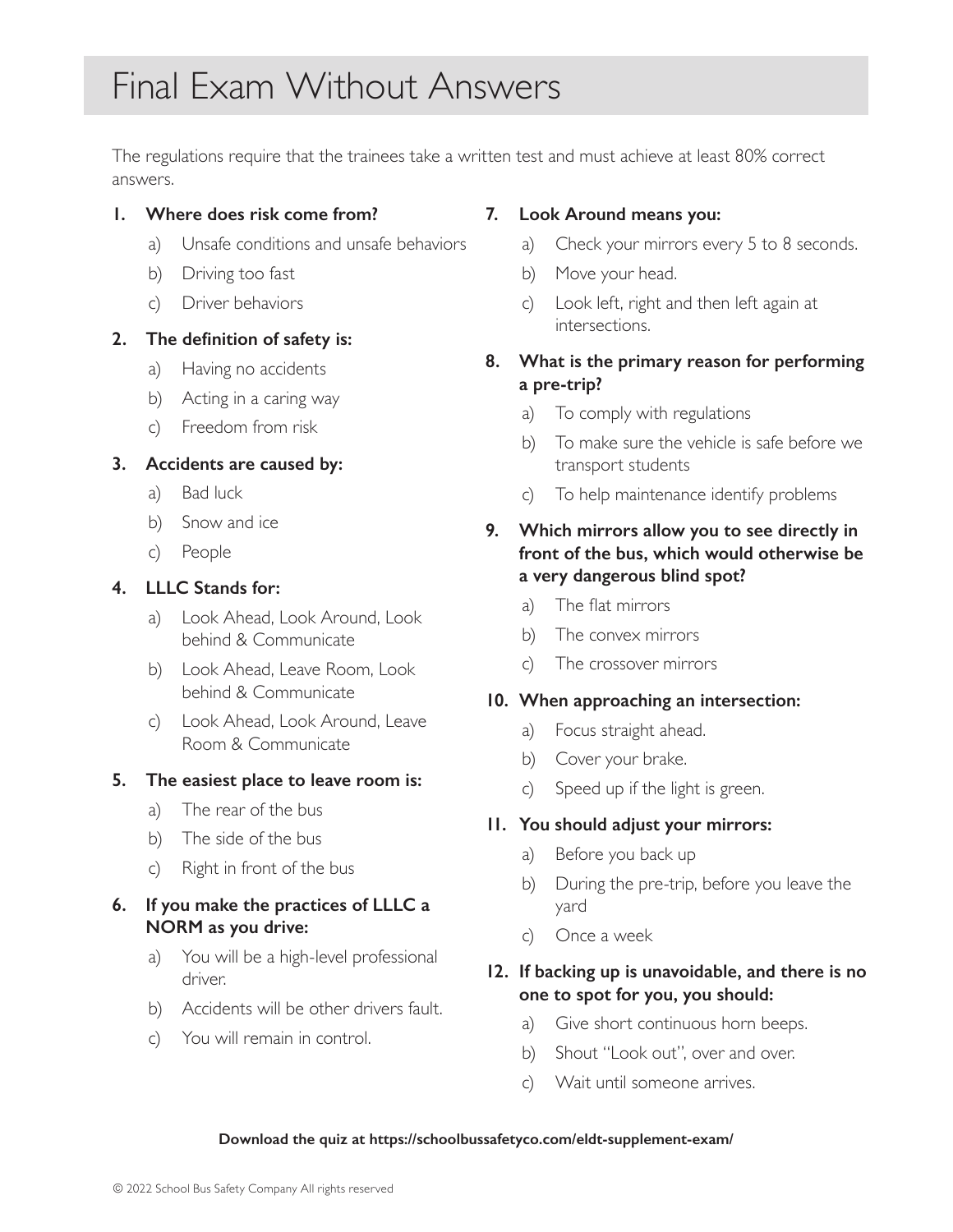### **13. If you use a student to spot for you, the student should:**

- a) Stay inside the bus and look out the back window.
- b) Stay to the left of the bus at the rear, in your sight.
- c) Stay near the door where you can see them.
- **14. Children should walk \_\_\_\_\_\_ big steps ahead of the bus before turning to cross.**
	- a) 5
	- b) 10
	- $c)$  14
- **15. Remember to \_\_\_\_\_\_ the kids as they leave the bus and again as they walk away from the bus**
	- a) Greet
	- b) Count
	- c) Signal
- **16. What should you tell the kids to do if they drop something near the bus?**
	- a) Make sure it is clear, then pick it up.
	- b) lust leave it.
	- c) Ask the driver for help.
- **17. If you have checked the road is clear and signaled the kids to cross, should they still stop at the end of the bumper and check for themselves?**
	- a) Yes, always.
	- b) No, the driver has already checked.
	- c) Only on busy streets.

# **18. Knowing \_\_\_\_\_\_ is one way to reduce the risk of a danger zone accident.**

- a) Which children cross the street
- b) How many children are on the route
- c) The children's names

### **19. To prevent collisions with pedestrians in left-hand turns, you should:**

- a) Establish eye contact.
- b) Rock and roll in your seat to see around the blind spots.
- c) Look as the bus turns.

#### **20. When driving in the snow, you should:**

- a) Accelerate slowly.
- b) Brake quickly.
- c) Use cruise control to maintain speed.

# **21. Distracted driving is any non-driving activity that has the potential to distract you from:**

- a) The risk of an accident
- b) The students
- c) The primary task of driving

### **22. Distracted driving has increased over the years because:**

- a) Multi-tasking has become part of our busy lifestyles.
- b) We rely on electronic devices.
- c) Both a and b

### **23. One thing you can do to prevent mental distractions is to:**

- a) Conduct a pre-trip inspection.
- b) Take a deep breath and re-focus.
- c) Have a sleep.

#### **Download the quiz at https://schoolbussafetyco.com/eldt-supplement-exam/**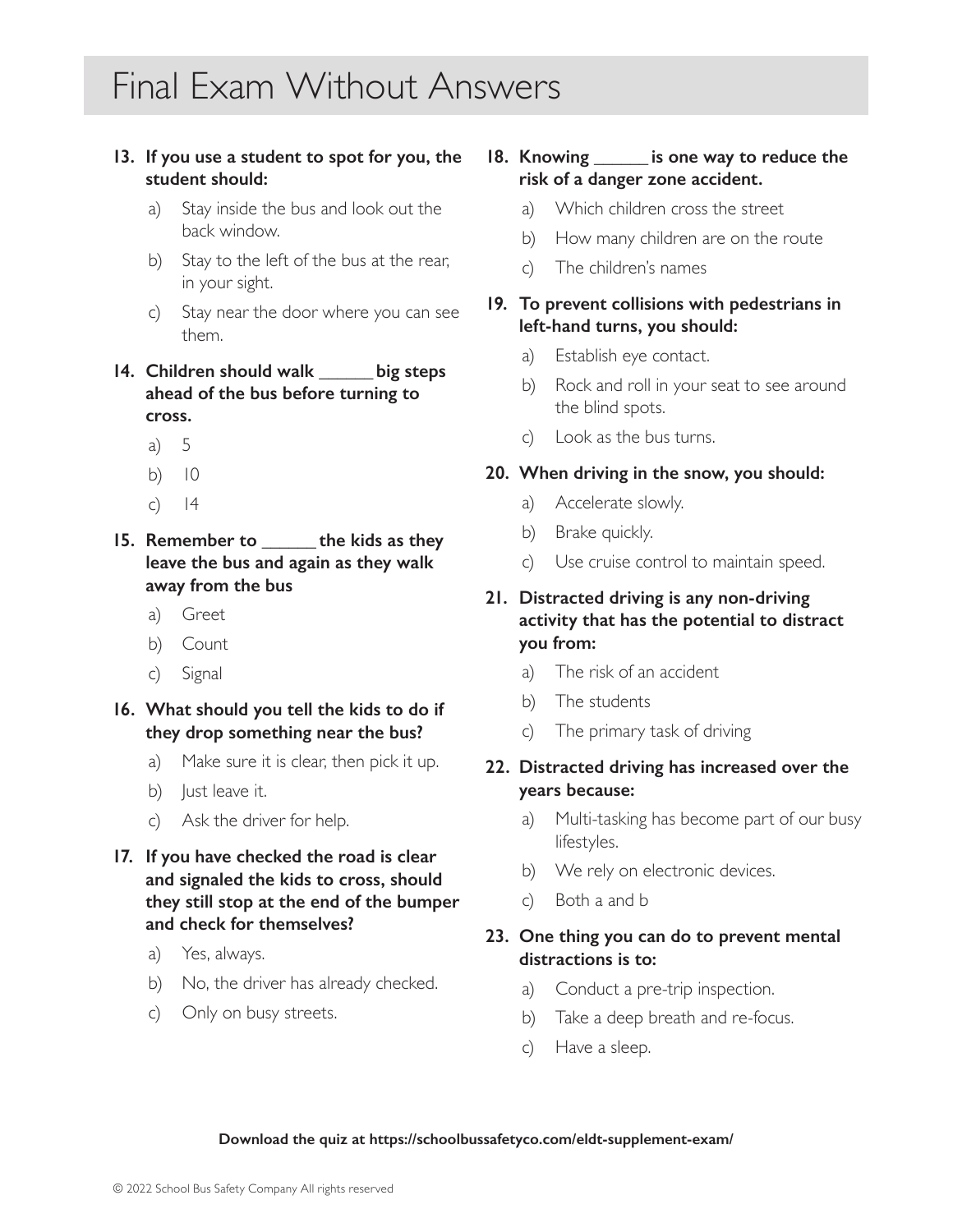### **24. What is the best gear to go down a hill?**

- a) The lowest gear
- b) The gear that revs the least
- c) The same gear you would go up it

# **25. If an animal is in the road or runs out what should you do?**

- a) Slow down, but do not swerve left or right. If you have to, hit the animal.
- b) Hit the brakes as hard as you can.
- c) Swerve to avoid the animal.

# **26. Are there any circumstances under which you would physically try to stop the fight?**

- a) If one student is really hurting or injuring the other student.
- b) No, never under any circumstances
- c) If 3 or 4 students are pummeling one other student.

### **27. The purpose of a drug free workplace is:**

- a) Keep you safe
- b) Keep our moral responsibility to students and parents
- c) Both a and b

### **28. Cars parked along a street near a bus stop can be a hazard because:**

- a) They may pull out.
- b) It is difficult to maneuver a bus down a narrow street.
- c) Students could be hidden by them.

### **29. A snow mound at a bus stop can be hazardous because:**

- a) It blocks your view of the students.
- b) Students may slip and fall from it while playing.
- c) Both a and b

### **30. In high winds, watch for:**

- a) Downed trees
- b) Students who return to the bus because something blew out of their hand
- c) Blowing debris
- **31. It's all right to let a student off at a stop other than his own, if he explains why.**
	- a) True
	- b) False never

### **32. If you think a bus stop may be unsafe:**

- a) Report it to your supervisor.
- b) Do nothing. The school board sets the stops and they will not change them.
- c) Find a better stop and tell the student the new stop.

## **33. When should you write a report on a student management issue?**

- a) At the end of the week.
- b) As soon as the behavior occurs, even if it means pulling the bus over.
- c) Immediately at the end of your shift.

### **34. On your morning run, when should you check your bus for sleeping children?**

- a) When you return to the yard.
- b) After the last child exits at the school.
- c) When you turn the bus off at the yard.

# **35. Is there any time you would not need to check for sleeping children after you have transported children?**

- a) No, you must check every single time.
- b) If you are certain they have all got off.
- c) If the last student getting off the bus tells you it is clear.

#### **Download the quiz at https://schoolbussafetyco.com/eldt-supplement-exam/**